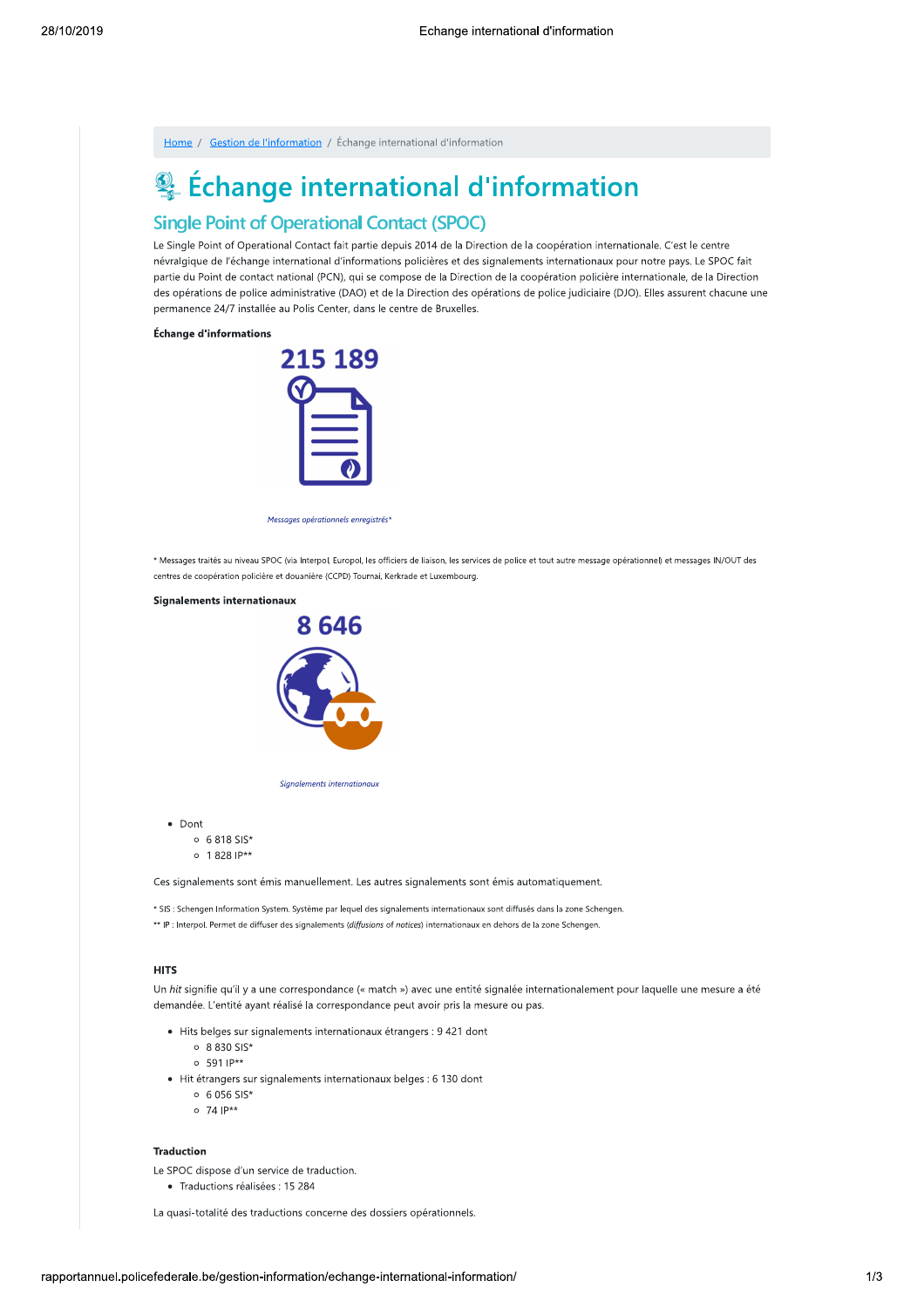• Traductions concernant des dossiers FLASH (à traiter dans l'heure) : 33,5 %

| <b>Combinaisons de langues</b>                                  | %      |
|-----------------------------------------------------------------|--------|
| $\frac{N}{2N}$ $\rightarrow$ $\frac{N}{N}$                      | 48,5 % |
| ▓▓⇔▊▊                                                           | 29,5 % |
| ▅▚▊▋                                                            | 13,5 % |
| ▀▝▀                                                             | 2,5%   |
| ▀▘▘▌▌                                                           | 2,5%   |
| $\overline{a}$ $\overline{b}$ $\overline{a}$ $\overline{b}$     | 1,5%   |
| $\overline{\mathbf{z}}$ $\rightarrow$ $\mathbf{I}$ $\mathbf{I}$ | 2 %    |

#### Screening proactif des signalements Interpol et Schengen

Depuis mai 2018, la Police Fédérale utilise progressivement un système automatisé de filtrage proactif des listes de nouvelles demandes de signalements internationaux reçues de l'étranger par la Belgique. Cela permet un traitement plus rapide et systématique de celles-ci. Le système est actuellement appliqué à la plupart des signalements d'Interpol. Nous envisageons également de pouvoir l'appliquer dans le même contexte aux formulaires du Schengen Information System.

Quelques données chiffrées pour la période mai-décembre 2018 :

- · 8 983 signalements contrôlés
- · 13 hits réalisés

#### Phénomènes transfrontaliers

Top 5 des crimes entrant dans le mandat d'Europol, traités par le SPOC.\*

- 1. Vol et vol qualifié
- 2. Trafic de drogues
- 3. Fraude et escroquerie
- 4. Immigration illégale
- 5. Blanchiment d'argent

\* Le terrorisme ne faisait plus partie du top 5.



#### Projet européen ATHENA

Le projet Adressing Training To Spoc As Hub Of A European Network Of Law Enforcement Agencies (ATHENA) repose sur quatre piliers.

· Consolidation du réseau SPOC européen

Des propositions ont été formulées afin de consolider le projet ATHENA (temporaire) en un réseau européen permanent de chefs de SPOC. En outre, une planification rétroactive a été établie pour les conclusions du Conseil en la matière, sous la présidence finlandaise de l'UE, y compris une feuille de route de lobbying à partir de janvier 2019.

#### · Réunion des responsables SPOC

Durant un meeting à Gand (2-4 juillet 2018), les chefs et/ou représentants des différents SPOC européens ont pu débattre, entre autres :

- o des expériences aux SPOC suite aux différents attentats commis en Europe
- o des besoins de base des SPOC en matière de formation, de communication et de software.